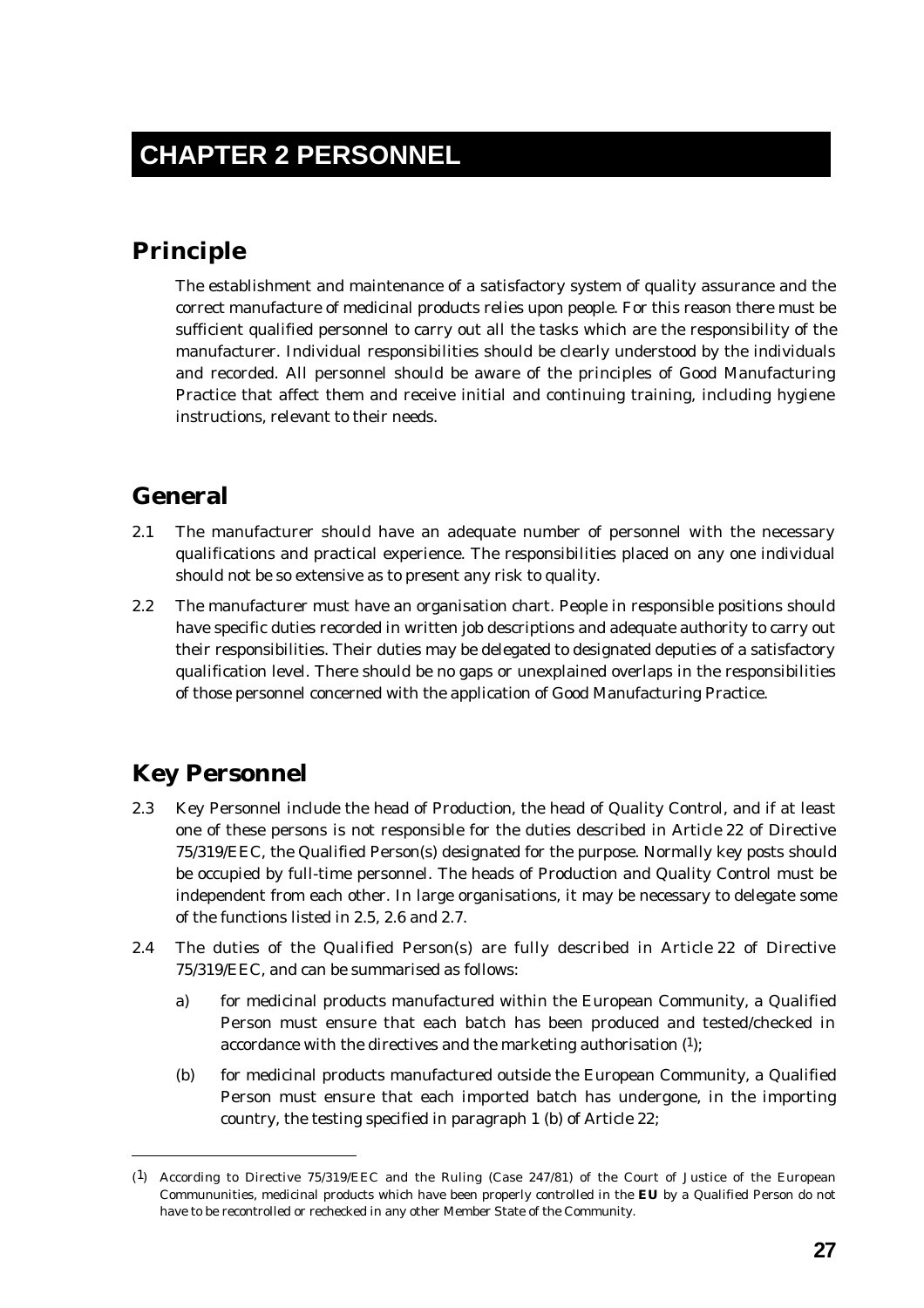(c) a Qualified Person must certify in a register or equivalent document, as operations are carried out and before any release, that each production batch satisfies the provisions of Article 22.

The persons responsible for these duties must meet the qualification requirements laid down in Article 23 of the same Directive, they shall be permanently and continuously at the disposal of the holder of the Manufacturing Authorisation to carry out their responsibilities. Their responsibilities may be delegated, but only to other Qualified Person(s).

- 2.5 The head of the Production Department generally has the following responsibilities:
	- i. to ensure that products are produced and stored according to the appropriate documentation in order to obtain the required quality;
	- ii. to approve the instructions relating to production operations and to ensure their strict implementation;
	- iii. to ensure that the production records are evaluated and signed by an authorised person before they are sent to the Quality Control Department;
	- iv. to check the maintenance of his department, premises and equipment;
	- v. to ensure that the appropriate validations are done;
	- vi. to ensure that the required initial and continuing training of his department personnel is carried out and adapted according to need.
- 2.6 The head of the Quality Control Department generally has the following responsibilities:
	- i. to approve or reject, as he sees fit, starting materials, packaging materials, and intermediate, bulk and finished products;
	- ii. to evaluate batch records;
	- iii. to ensure that all necessary testing is carried out;
	- iv. to approve specifications, sampling instructions, test methods and other Quality Control procedures;
	- v. to approve and monitor any contract analysts;
	- vi. to check the maintenance of his department, premises and equipment;
	- vii. to ensure that the appropriate validations are done;
	- viii. to ensure that the required initial and continuing training of his department personnel is carried out and adapted according to need.

Other duties of the Quality Control Department are summarised in Chapter 6.

- 2.7 The heads of Production and Quality Control generally have some shared, or jointly exercised, responsibilities relating to quality. These may include, subject to any national regulations:
	- the authorisation of written procedures and other documents, including amendments;
	- the monitoring and control of the manufacturing environment;
	- plant hygiene;
	- process validation;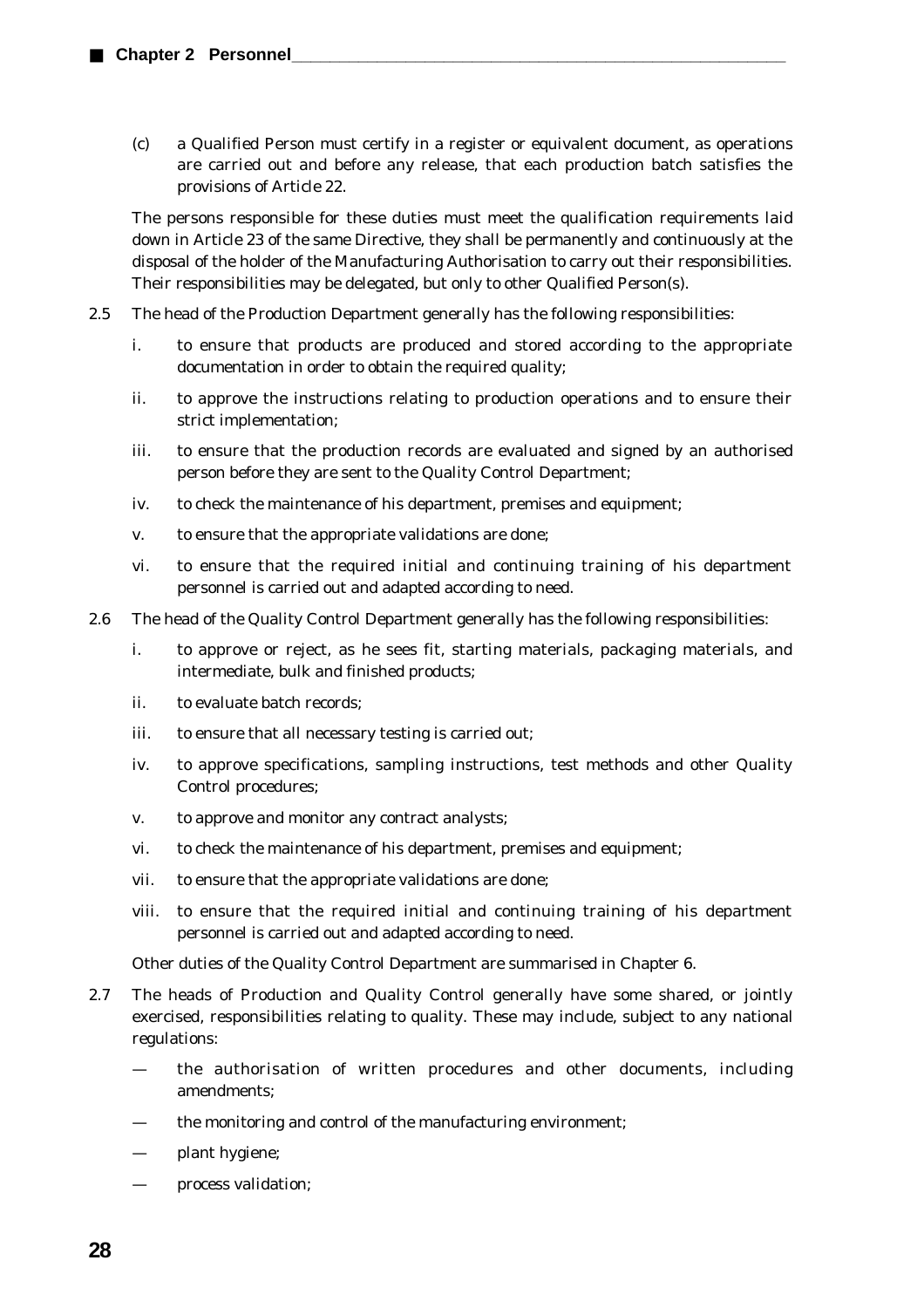- training;
- the approval and monitoring of suppliers of materials;
- the approval and monitoring of contract manufacturers:
- the designation and monitoring of storage conditions for materials and products;
- the retention of records;
- the monitoring of compliance with the requirements of Good Manufacturing Practice;
- the inspection, investigation, and taking of samples, in order to monitor factors which may affect product quality.

### **Training**

- 2.8 The manufacturer should provide training for all the personnel whose duties take them into production areas or into control laboratories (including the technical, maintenance and cleaning personnel), and for other personnel whose activities could affect the quality of the product.
- 2.9 Besides the basic training on the theory and practice of Good Manufacturing Practice, newly recruited personnel should receive training appropriate to the duties assigned to them. Continuing training should also be given, and its practical effectiveness should be periodically assessed. Training programmes should be available, approved by either the head of Production or the head of Quality Control, as appropriate. Training records should be kept.
- 2.10 Personnel working in areas where contamination is a hazard, e.g. clean areas or areas where highly active, toxic, infectious or sensitising materials are handled, should be given specific training.
- 2.11 Visitors or untrained personnel should, preferably, not be taken into the production and quality control areas. If this is unavoidable, they should be given information in advance, particularly about personal hygiene and the prescribed protective clothing. They should be closely supervised.
- 2.12 The concept of Quality Assurance and all the measures capable of improving its understanding and implementation should be fully discussed during the training sessions.

#### **Personnel Hygiene**

- 2.13 Detailed hygiene programmes should be established and adapted to the different needs within the factory. They should include procedures relating to the health, hygiene practices and clothing of personnel. These procedures should be understood and followed in a very strict way by every person whose duties take him into the production and control areas. Hygiene programmes should be promoted by management and widely discussed during training sessions.
- 2.14 All personnel should receive medical examination upon recruitment. It must be the manufacturer's responsibility that there are instructions ensuring that health conditions that can be of relevance to the quality of products come to the manufacturer's knowledge.